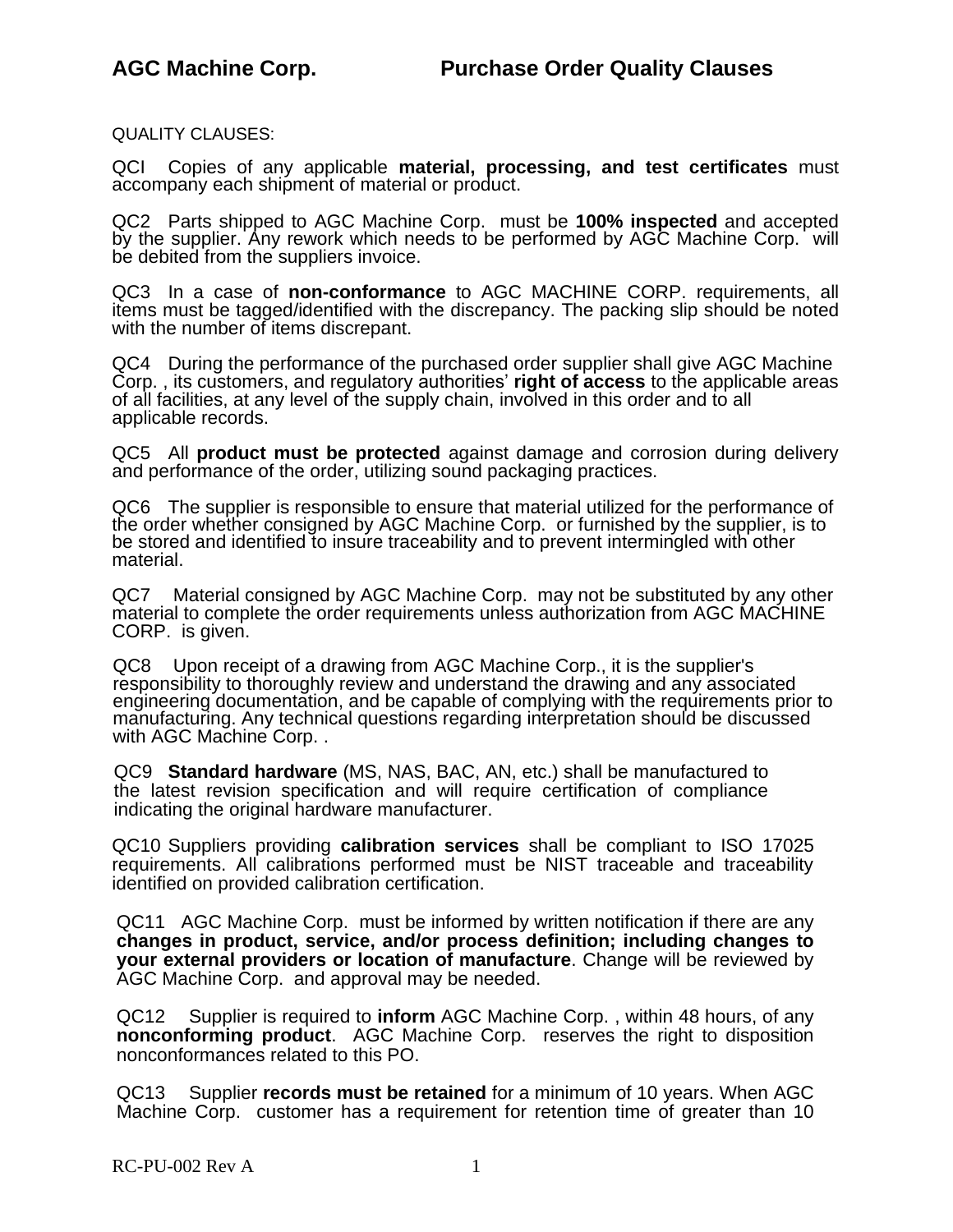years, the customer requirement will take precedent. Disposition of records after retention period will include either continued storage or proper destruction (shred, deletion, etc.).

QC14 When a **sub-tier supplier is used** by a AGC Machine Corp. supplier, the supplier will flow down to the sub-tier all applicable requirements cited in purchasing documents.

QC15 When AGC MACHINE CORP 's customer is identified on the purchase order, supplier must comply with the most current quality system and record retention requirements of the AGC MACHINE CORP's customer.

QC16 Supplier must provide **Certificate of Conformance** for product purchased by AGC MACHINE CORP. C of C must include AGC MACHINE CORP. purchase order number.

QC17 Supplier shall have a process in place to prevent the delivery of suspected unapproved, unapproved, and counterfeit parts. Supplier shall maintain a **counterfeit prevention program** that is compliant to either AS5553, AS6174, or AS6081.

QC18 Supplier will ensure that employees involved in the fulfillment of this PO are aware of their contribution to product or service conformity, their contribution to product safety, and the importance of ethical behavior.

QC19 Supplier will have a FOD (Foreign Object Detection/Debris) prevention program in place to mitigate the potential of delivering product with FOD to AGC Machine Corp. Supplier can reference NAS412

## **Table of Applicable Clauses**

<sup>\*\*\*\*\*\*</sup> Please see last page for applicable clauses by supplier type. If you have any question about which clause are applicable to this PO, please contact AGC machine Corp.